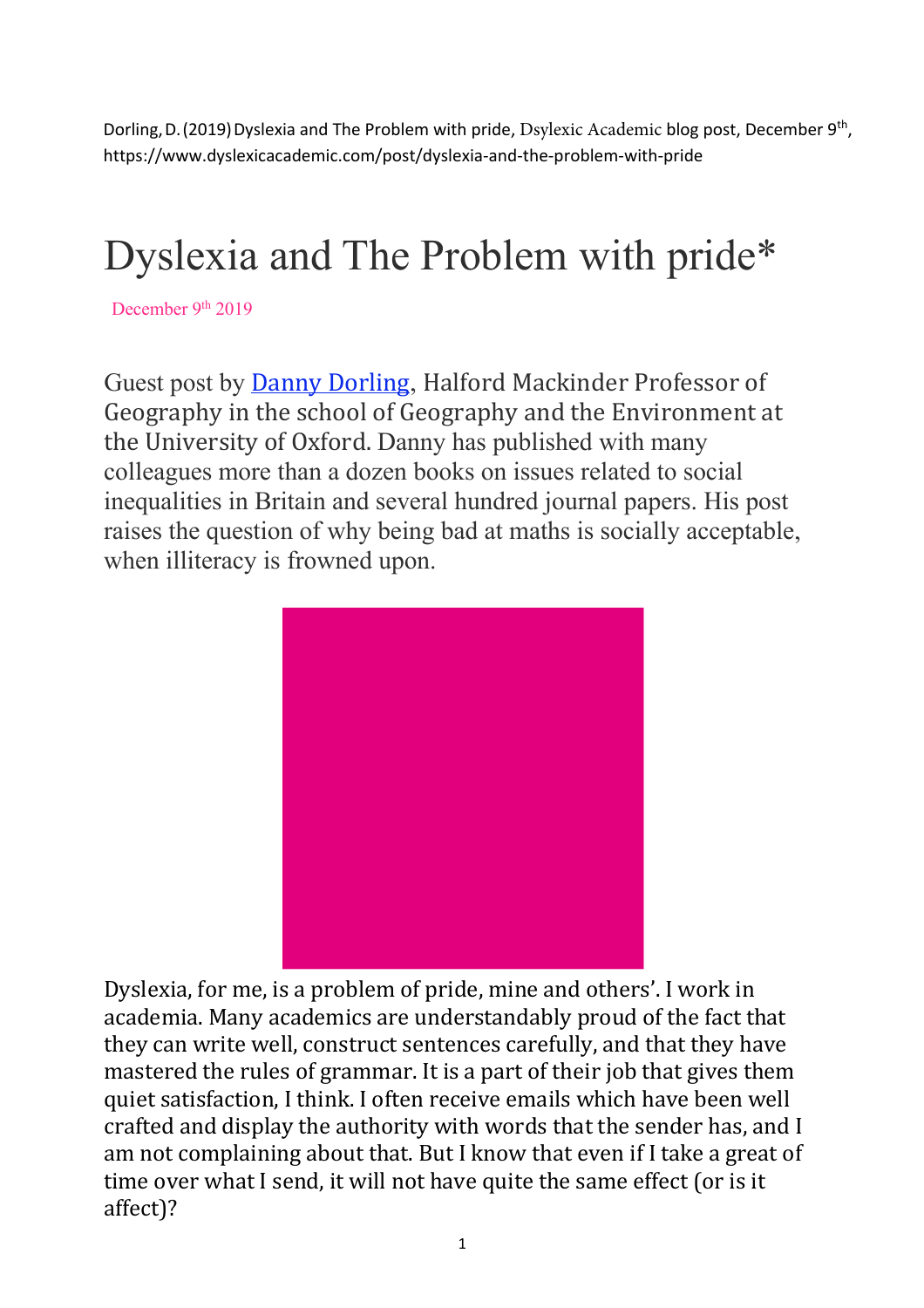I often hear people make remarks about the standard of student essays. Or about a paper they are reviewing written by someone for whom English is not their first language, or at least does not appear to be their first language. Being able to write well and read quickly is often taken as a necessary but not sufficient basis to be a part of the humanities or social sciences at university. At the same time often the same people are very happy to put up some numbers at a departmental meeting and say that because they are not numerate they really do not understand them, as if only some 'geeks' can count. Self-deprecation is allowed with numeracy but not with literacy.

When I was five I was just alive, wrote A. A. Milne in 1927. When I was five I first went to school, in 1973. I had a teacher who was very caring. She was so carrying that she cut badges out of balsa wood for all her pupils. It must have taken her hours with the jigsaw. She painted each badge brightly using enamel paint that shined when it reflected the light. My badge was a red elephant and I sat on the table with the other children with elephant badges; all pinned to our shirts or jumpers. We were slow and plodding. I used to wonder what it took to where (sorry 'wear') a blue busy beaver badge and be on the table for the *fastest* six children. I can't remember all the animals and colours in between; but I still know several of the children on those two tables at that one small school - the slowest and the quickest.

It was when my younger brother overtook me in reading, and then my next younger brother, Ben, overtook me as well, that I began to realize I was a little bit *slow*. Ben was unusually quick with words. He later won prizes for poetry. I won prizes for maths. That got me through, along with a mother who, when I was eight, made me read a page of a children's book a day for every day of the summer holidays. By the end I was no longer the only child who could not read in the class. I was also lucky that I went to normal schools with a wide range of children in them. You don't stand out as much in a normal school.

I went into the wrong business really. But I like ideas, and I now like to write. The problem is that what I write is not actually what I think it is. It takes a long time and the help of quite a few others to turn it into something you can understand (it always makes sense to me). Between me writing this, and you reading it, more than one person is likely to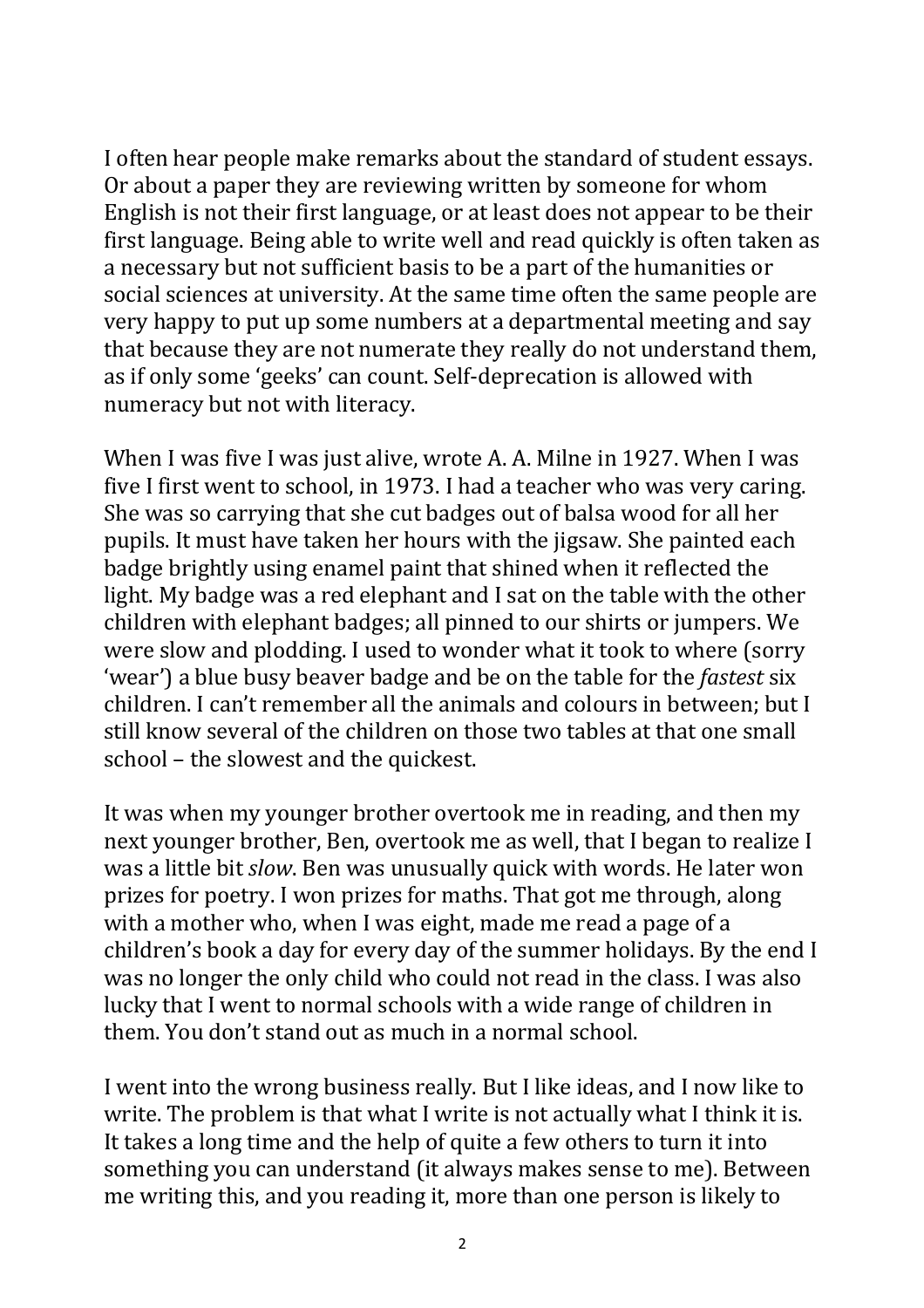have helpfully intervened (I have learnt to ask for a great deal of help). It also becomes easier with years and years of practice. My parents didn't tell me that they thought I had a problem with writing until after I had submitted my PhD, in 1991. They had corrected seven drafts of it, which I now realize is not usual. When I first published this short story, in 2012 in a very obscure website my PhD thesis was published as a book: "The visualization of spatial social structure", all about how we see things and can draw pictures of things we cannot see. It is a book of many pictures and no so many words that were mine (there are a great deal of quotations in that book)!

In my family some children find words very hard. Some find them ever so easy. I watch a family member struggle and I get it. I know exactly why it makes absolutely no sense that we spell things like we do. I watch another, a young child I am related to read, and it is like watching magic at work. The child asks if I can check his spelling and I cannot because already he can spell some words better than I can. He is aged six - I am in my fifties. Spell checkers help, but you write toady instead of today and quite instead of quiet and you worry that people might think that you are being lazy and don't really care when you send them messages that are full of errors, the spell checkers do not help that much at all.

Some people can be too proud of being able to write well and other people can worry too much about their pride in admitting that they find writing and reading very hard and extremely tiring. Being able to think in clear and imaginative ways is very different from being able to write in a clear and entertaining style. I wanted to tell that six-year-old child how proud I was that he was so good at words, but I am just as proud of the other older one, struggling through his homework, avoiding being where I was; not being labelled as the slowest. Not made to stand on a chair by a teacher in an English class at age ten because I was "not trying hard enough". A lot has changed; I suspect that English teacher had no idea why some children found reading and writing harder in the late 1970s in Oxford. But that is all I remember about that one teacher. Other teachers were much kinder.

Above all else, I think I should not have to be proud at all. I should know that the next generation will be safe, whether they find using words as easy as a tight-rope walker finds walking on a rope, or whether they fall